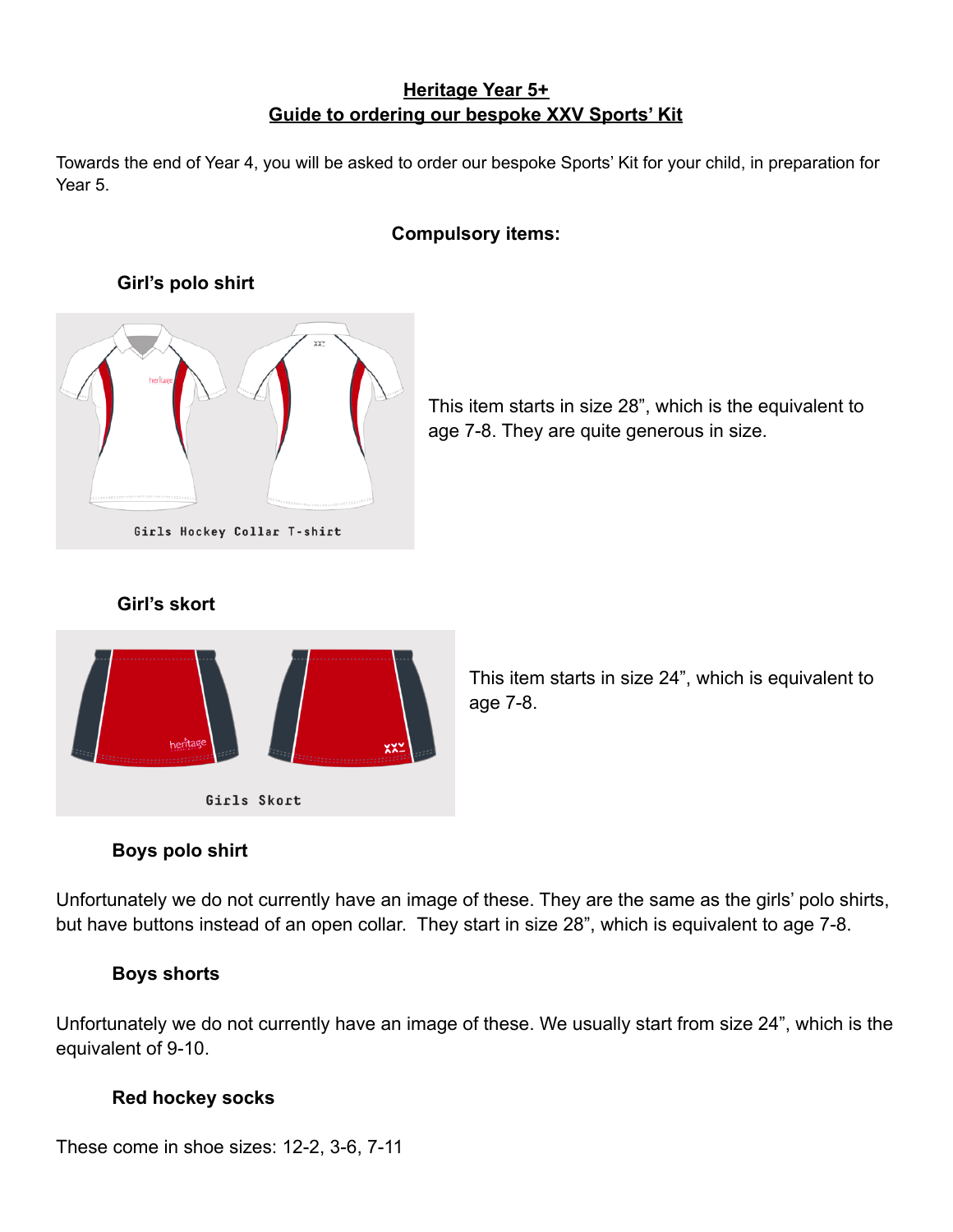# **Optional unisex items (for warmth and rain/wind protection):**

#### **Midlayer fleece**



A lovely warm item, which we start in size 28", which is the equivalent to age 9-10. Quite a snug, longer style.

## **Tracksuit top**



This is a waterproof layer to go over the polo shirt and/or midlayer. This is a small fitting item, so a size 30" should do an age 9-10.

## **Tracksuit pants**



These are a generous sized item. 24" would do a 9-10 year old.